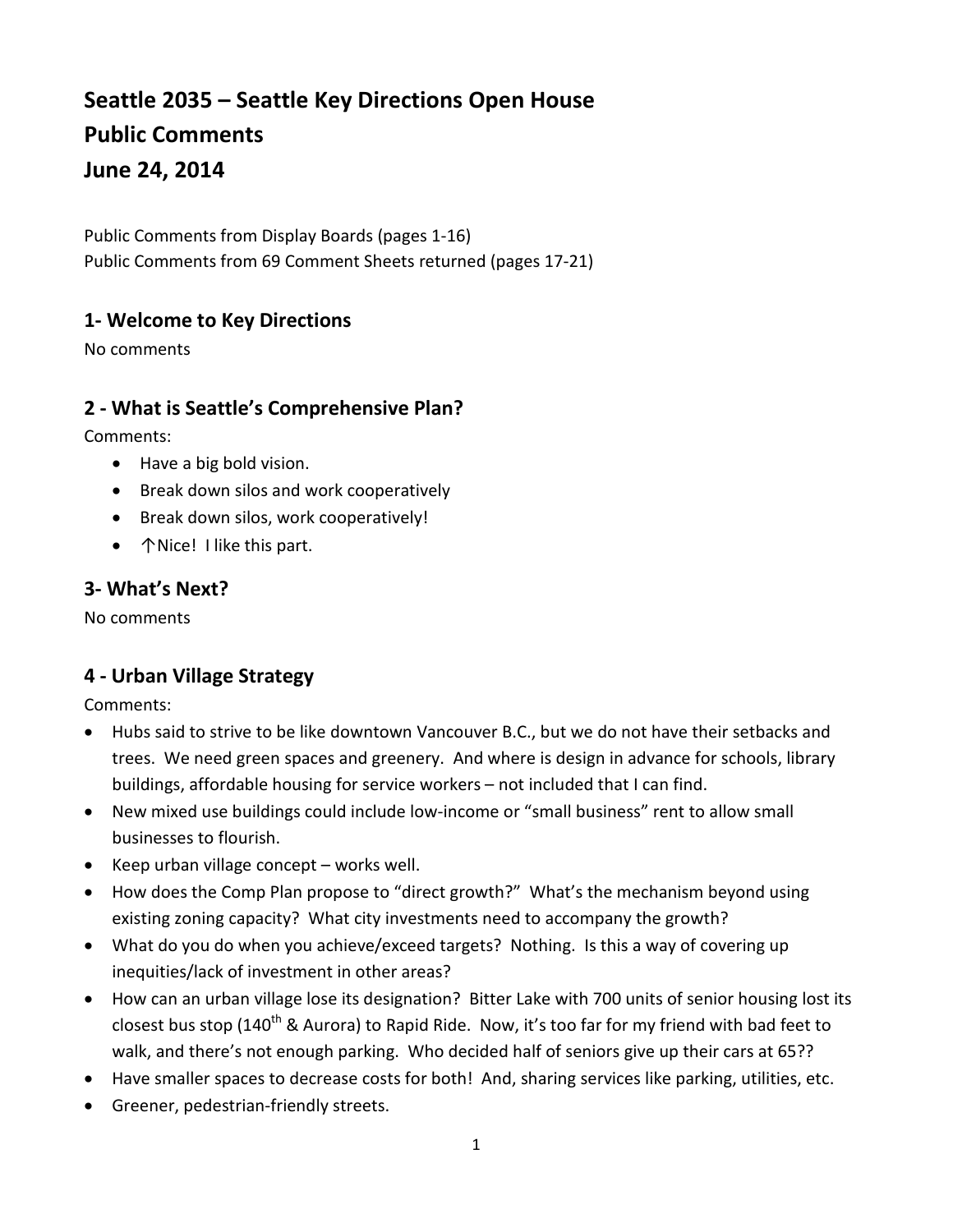- Transit is wasted if density doesn't support it. If drivers are subsidized with spaces, they will rarely choose transit. Density around light rail supports people making transit oriented lifestyle choices.
- Protecting farm lands should not mean we have to keep cutting down Seattle's urban forest. Build up.
- Please daylight creeks and restore bogs so we have a little bit of nature in our lives.
- Protect village from being overrun by hubs on either side plan ahead, do not approve development without better idea of consequences.
- As we develop urban villages, please require premier transit access and a network of neighborhood greenways. Walkable with open space over car oriented, please.
- More recreational opportunities in the city. Yes! To Cheasty Park.
- Do not open natural areas for use that sacrifices wildlife and plant habitat. No bike park in Cheasty Greenspace, for example.
- In light of growth, preserve all natural areas as a matter of policy.
- Tell DPD they have not met requirement for parks in Ballard by extending the boundary to include 7 acres at Hiram Chittenden Locks. Reverse and revisit this decision which does not serve residents. No play area, dog walk, etc.
- I live between Dexter and Westlake, on Crockett St., and love the access to transit and proximity to the lake. I'm concerned about the safe green space along that neighborhood, and see a density of condos/apts. going in that are usually high end . . . I'm concerned that will make diversity and accessibility of that housing difficult. Alternatively, I love density in urban centers, which should reduce our carbon footprint.
- Urban villages should not all rise to 65'. There has to be a buffer transition to SF and lowrise.

# **5- Urban Village Strategy Key Directions**

Questions:

- 1. Should we move goals and policies related to urban design how to enhance Seattle's character and sense of place – to this element?
- 2. Should we eliminate growth targets for individual urban villages?
- 3. How can we minimize displacement of residents and small businesses?
- 4. How can we support and strengthen existing cultural networks?

- How do we ensure the City (council and exec. depts.) respect the plans (or work with neighborhoods to change them)?
- City appears to have abandoned this concept "make sure all neighbors have a voice in neighborhood plan goals and policies as they are revised over time."
	- $\circ$  In the Cheasty Greenspace with a "pilot project" they are shoving mountain bikes, without neighborhood input, down our throats with no input.
- Is Neighborhood Planning a real thing?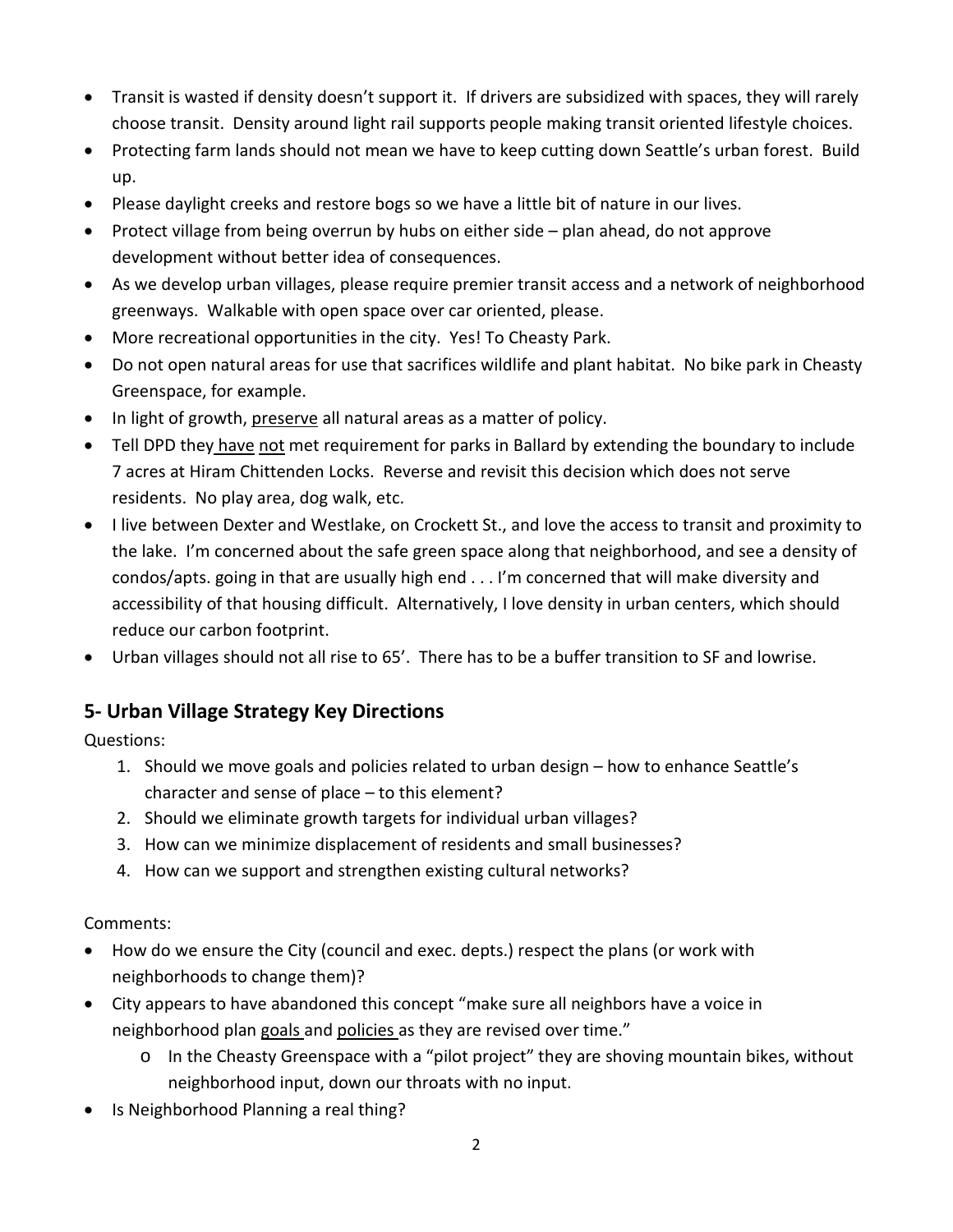- o Where is it happening?
- o What status do the investment priority matrices have?
- o How can they be updated?
- o What is the process? Who owns it?
- o If it's not being used, why keep pretending and talking about it?
- There needs to be testing of ideas before implementing.
- Tall skinny buildings to allow for better sidewalks and open space. Remodel and maintain rather than tear down and replace. Coordinate better programs to make energy efficient upgrades in multifamily buildings.
- Larger urban villages. More housing units and jobs within walking distance of frequent transit stations. Like Chicago's north side and Vancouver's New Westminster, Metrotown, Surrey Central, Yaletown, Broadway.
- More important, how can we assure that increased density is accompanied by improved urban infrastructure and services? That's the purpose of GMA and was the original intent of the urban village strategy. I've heard nothing about this in the current Seattle 2035 conversation.
- Maybe there should be a minimum height in urban villages to avoid underbuilding.
- Make transit fares payable across systems instead of using multiple payments between buses/light rail, etc.
- More urban density urban villages make mass transit easier to implement and encourage small shops – groceries, etc.
- Promote affordability through entrepreneurial opportunities smartly-scaled food/farm to table, etc.
- Do not eliminate growth targets. Emphasize residential/job growth in urban centers.
- You should not move urban design to the UV element. Character is important everywhere, even in the little business nodes outside UV's and along arterials.
- Disingenuous to say people will use transit when it keeps getting cut. Need parking ramps by light rail for commuters to park and ride. Not everyone can nor wants to ride a bike. Need to provide for cars, transit, and bikes – not so much just bikes.

# **6- Land Use**

- FAR density in LR zones is not an effective density for a transition zone. Microhousing/mini-units should be incorporated as part of unit mix in higher density MF zones.
- Allow for flexibility of housing options! Infill, height, apodments, etc. in urban centers. Quit protecting single family housing to our detriment.
- Please allow ADU's in single family neighborhoods.
- Upzoning should not be allowed when there are inadequate schools for the children who will move into the upzoned areas.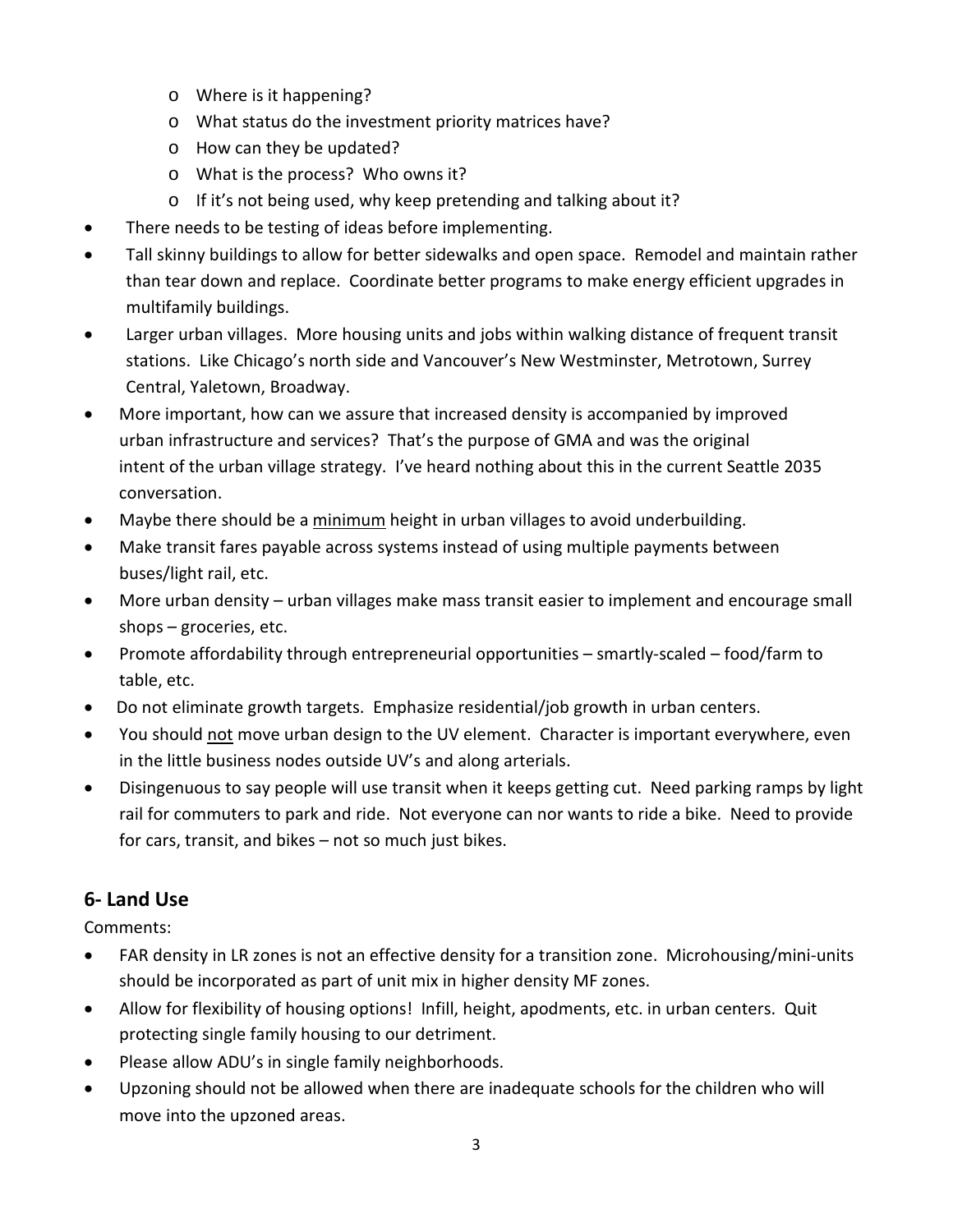- If directing growth means "upzoning", please say that. Don't surprise people; be straightforward and put the real issues in front of them respectfully. There is no strategy otherwise to "direct growth".
- Need more space for people to walk. Utility poles (\$ other thing) get in the way. Encroachment on sidewalks is a big problem for mobility. Connect the grids.
- Instead of code driving retail on too much street frontage (and then it sits empty), allow/encourage brownstone/stoop type units at curb: very pleasant and pedestrian friendly.
- Protect SODO for manufacturing and maritime industries we need and want them in the city where they are.
- Protect industrial and freight mobility areas near port from stadium and other gentrification.
- We need a tree removal permitting system. Other cities across the country do this, and we need to support this important infrastructure item.
- Current land use and zoning laws should be enforced rather than ignored, particulary re: micropermitting.
- When a developer does something wrong or illegal, put a ban on them building again in Seattle.
- Row housing!
- Telecommunications facilities
	- o Municipal broadband

# **7- Land Use Key Directions**

Questions:

- 1. How do policies for single-family zones affect equity and affordability? **(1 dot)**
- 2. How can we encourage the development of more housing for families with children?
- 3. Should we simplify the Future Land Use Map (FLUM)?  **Need to build tactile, raised line maps, talk to UW for braille printing (see DC examples).**
- 4. Should we add urban design rationale for development standards? (**1 dot) Universal design Braille signage and wayfinding Interior signage too!**
- 5. Should we consolidate policies about development standards in one section and remove related policies from individual land use types?
- 6. Should we add incentive zoning policy? **Inclusionary zoning Yes!**
- 7. Should we add a new goal for multifamily areas?

- Pets with multifamily provide space on site for dogs to relieve themselves (poop and pea).
- Yes! Just visited and toured S.F's POPOS (privately owned public spaces).
- More east coast style row houses with more flexible parking requirements. Relax rules on accessory dwelling units to encourage them. Don't block microhousing. It fills a market niche.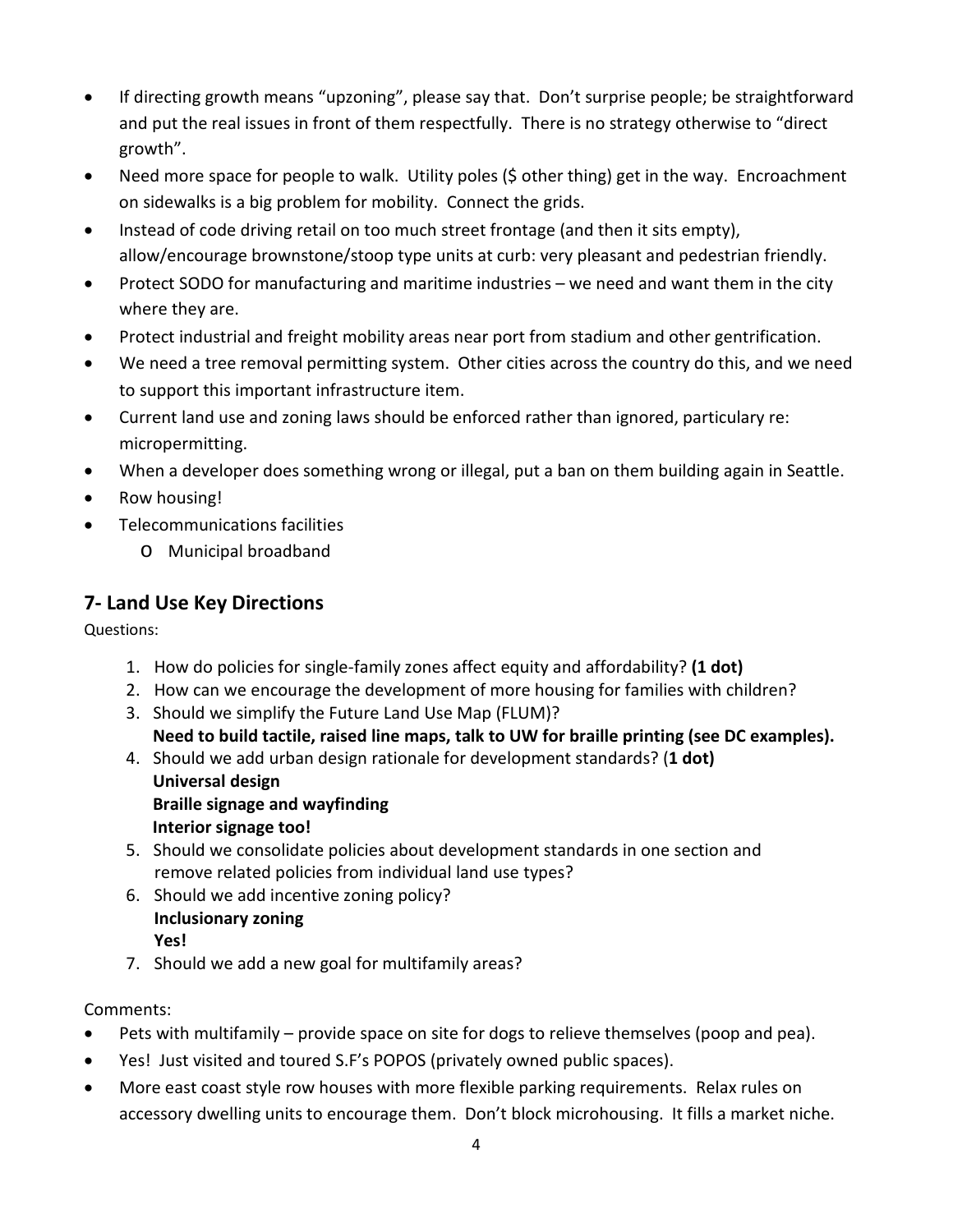- FLUM needs granularity to respond to local context.
- Growth should not just be accommodated in urban villages. Current single family neighborhoods need not be zoned for highrises, but loosened mother-in-law, small lot development can help with giving people a place to live.
- Upzone single-family blocks within walking distance of transit stations so that more people can live near them without being in the 1%.
- More non-chain businesses as part of new multifamily.
- Per the spring 2014 family housing report, change L2 L3 to family housing, both townhouses and stacked 3+ BR apartments.
- Refer developers early on to community group or Council to understand the community they are moving in. (1)
- Much more development of no-frills multifamily housing and 2+ bedroom apts. in neighborhood villages.
- Change minimum setback requirements.
- Should implement a mandatory, city-wide incentive zoning policy. This is how to ensure effectiveness. (1)
- Housing that is in close proximity to parks and schools so children can walk and parents can ditch the backyard.
- Don't we have incentive zoning which is underutilized (thinking of affordable housing)? How do you know/Can you ensure its effectiveness?
- Give tax credits for green infrastructure, LED building, trees, urban wildlife habitat.
- Note: New manufacturing (e.g. digital) opportunities)/needs with greater democratic access may overtake current zoning.
- Make sure all low income housing facilities are provided safe, accessible places to walk within 1 mile of facility.
- Rezone some SF zones to LR-MF zones, and reduce parking minimums to encourage rowhomes and other housing types that fall between detached SF and apartment.
- Respect neighborhood culture. Developers seem to have 10x the say in planning want their money and don't care they are destroying what makes the neighborhood a neighborhood. Leave space with setbacks, put in trees, provide parking areas.
- Need affordable housing close to urban hubs, not just in surrounding villages. Microhousing not the answer. Need coordination with neighborhood. Keep in mind infrastructure needed prior to approval of development.
- Corresponding investment in schools.
- CVS project in Uptown minimum densities.
- Urban school (downtown).
- Ditto!↑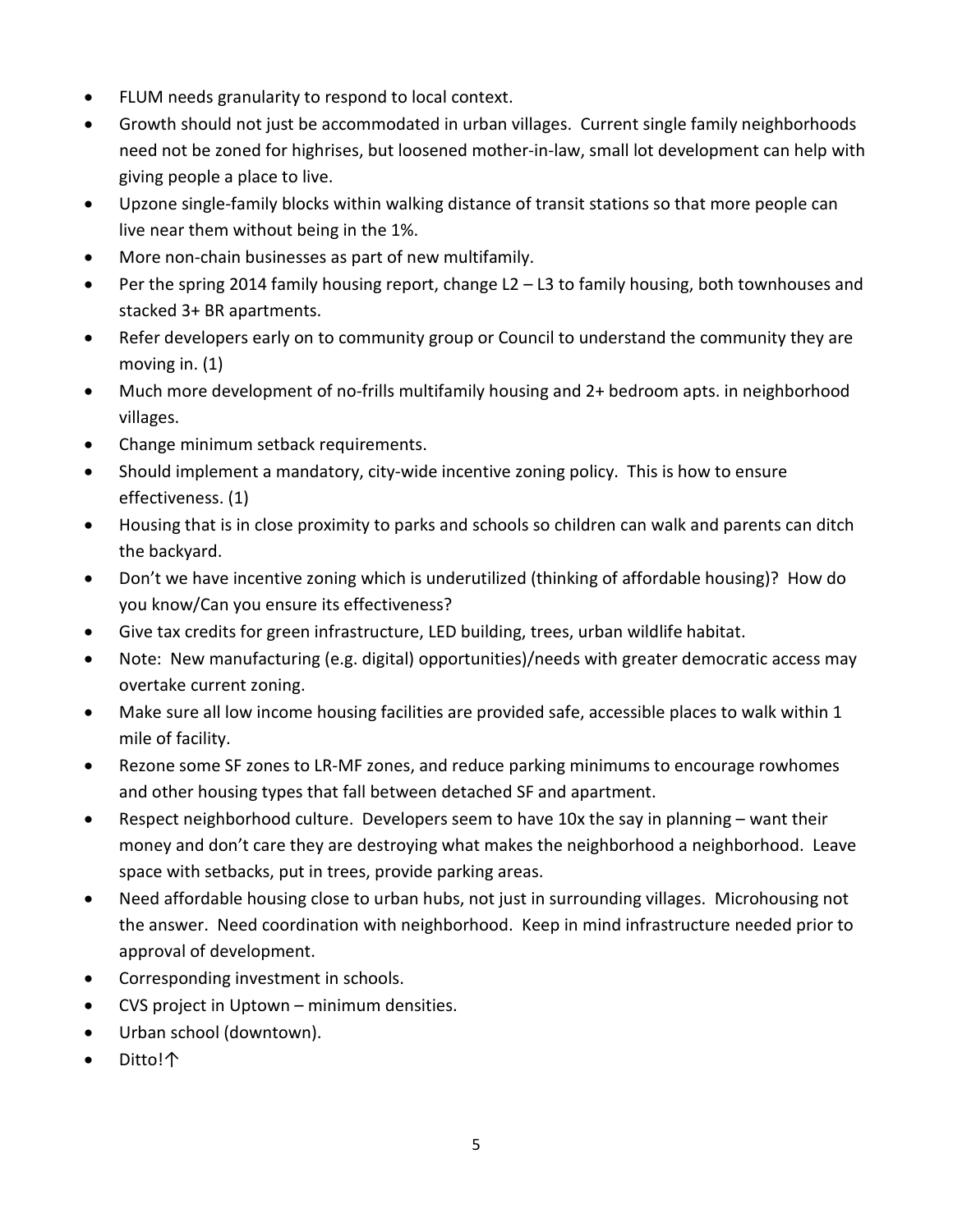#### **8- Transportation**

- Streets that have livability.
	- o Ground-story retail.
	- o Good sidewalks.
	- o Construction impacts w/sidewalks.
	- o More mass transit.
	- o More transit frequency.
- How to densify transit service like we are densifying our neighborhoods?
- Anticipate new technologies for transportation services. Focus on adaptation.
- Coordinate land use and transportation! Space for cars could be occupied by other uses
- – e.g. housing, retail, sidewalks, parks, how many people are being moved by the
- vehicle, the types of services being moved. (\*KNS)
- Provide parking ramps next to light rail hub stations like in Washington, D.C. provides easier commutes for everyone and is very successful there, so no reason it can't work here.
- All urban villages/centers should be served by rail transit.
	- o Local buses to u-villages, centers.
	- o Regular buses to outside of city.
	- o Streetcar for high volume local buses.
- More light rail. More routes (esp. East-West). I would really like to bike around the city (I don't own a car), but as it is now, I wouldn't feel safe using bike lanes downtown.
- Best way to deal with congestion is to enhance transportation options.
	- o Transit service (xx stops) needs to be focused at the hub, or center, of urban villages.
- Make it easier to refill ORCA cards.
- More light rail and/or subways.
- Connect neighborhoods that are hard to travel between in cars, like Lower Queen Anne and University.
- Light rail in NW Seattle BALLARD.
- Better way marking for transit stops and tunnels.
- Increase funding for transit to incentivize public transportation. It takes too long and driving is highly subsidized.
- More transit, separated and protected bike facilities.
- Connection counts!
- Maintaining sidewalks is important (West Seattle Junction, for example).
- Do traffic assessments for development to assess full impacts.
- Free street parking is not a "right"
	- o Public ROW is public.
- Improve East-West connection.
- In NE Seattle, we need sidewalks so people will be safe when walking to transit stops. (1)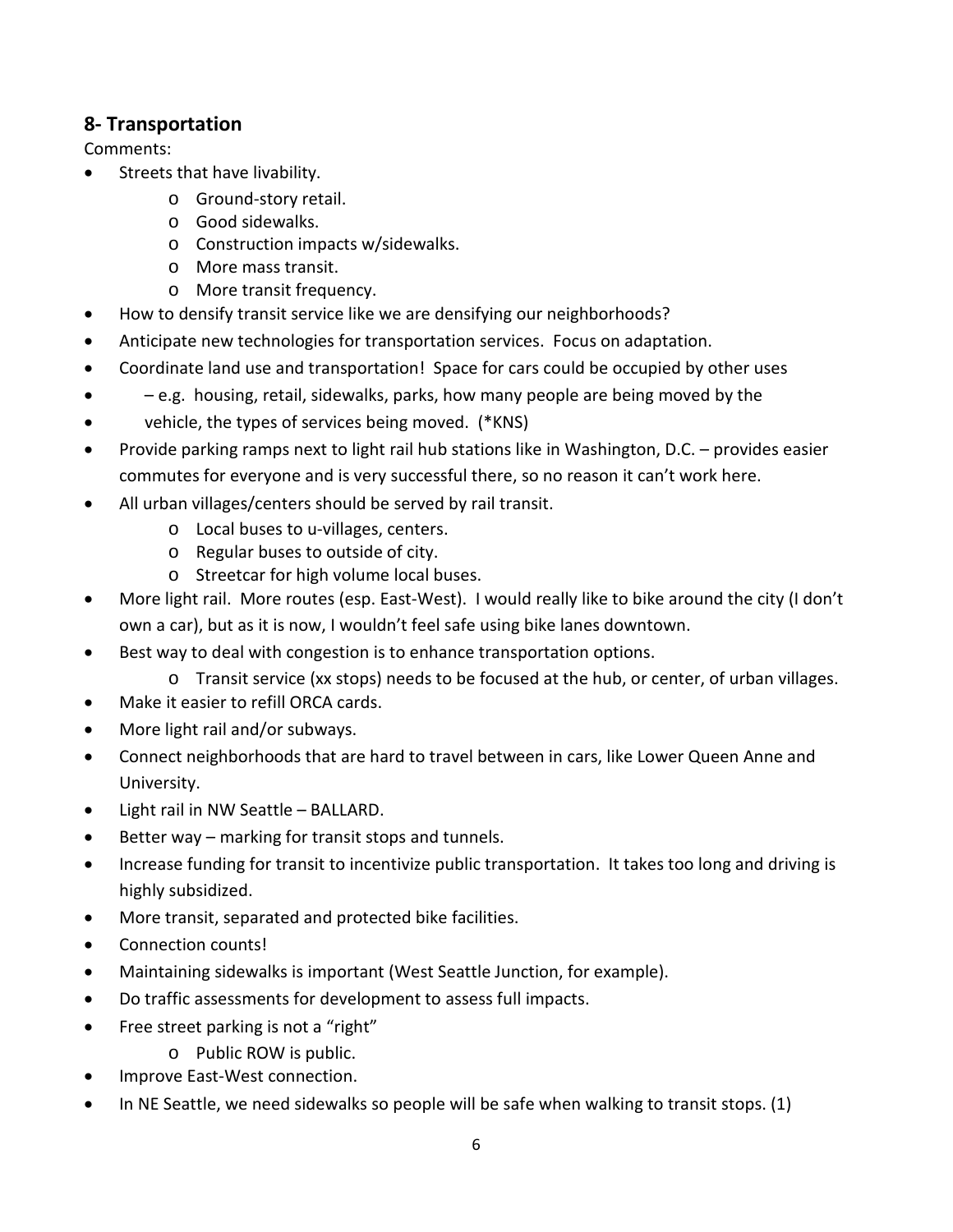- More \$\$ incentives for carpoolers.
- Don't be afraid to reduce/eliminate parking requirements it's working!
- Create a more multimodal city. Expedite creation of protected bike lanes throughout city, especially downtown.
- Expedite build-out of light rail system. Whole city's light rail could be built in ≤ 25 years. Needs dedicated ROW
- Safety and separation of users (1) : Green space, Curbs, 个They have to connect.
- Fully fund Northgate bridge and coordinate resources around major investments.
- Encourage better coordination between ST and Metro (avoid Mt. Baker issues).
- (KNS).
- Bike Boulevards!
- Exclusive ROW for transit.
- Arterials shouldn't have parking (at least during rush hour).
- Transit is too slow.
- ROWxx should reflect land use more, particularly in sidewalk width. (KNS)
- More shelters.
- Put transit centers on both W & E side of Seattle Center.
- How can 700 units of senior housing retain an urban village designation when Metro Rapid Ride E removes its bus stop at 140th making it too far for seniors with mobility problems to use?
- Please develop the network of neighborhood greenways rapidly so that people have options to leave their cars. Invest in transit at the same time.
- Disingenuous to keep saying transit available to ease commutes when it keeps being cut. Not ok to approve large population increases without infrastructure in place first!
- I want the City of Seattle more clean with more electric transport used. If we try to improve the transportation, people will start using it.
- More bike parking (bike carrels) at major transit stops.
- Address funding for transit in the Comp Plan→people need a reason to give up their cars. Put \$ in units, not parking.
- Questions about neighborhood greenways and BMP implementation.
- Plan should deal with innovations in transportation ride share, car share, etc.
- Focus on non-fossil fuel transportation electric cars, etc.
- Nice work on BMP! Suggested improvements:
	- o Bike lanes/cycle tracks on right side of parked cars for protection from traffic.
	- o Continuous bike lane up University Way.
	- $\circ$  Complete street on 15<sup>th</sup> Ave NE, Pacific St. to Lake City Way.
	- o Prioritize construction of facilities and bike share around LRT stations and TLs.
- Rail ideas:
	- o Extend SLU or First Hill Streetcar (or both) to University District (50<sup>th</sup> St.).
	- o East-west light rail U-District to Ballard.
	- o Eastern streetcar (Central District, Lake Washington) 23<sup>rd</sup> Avenue?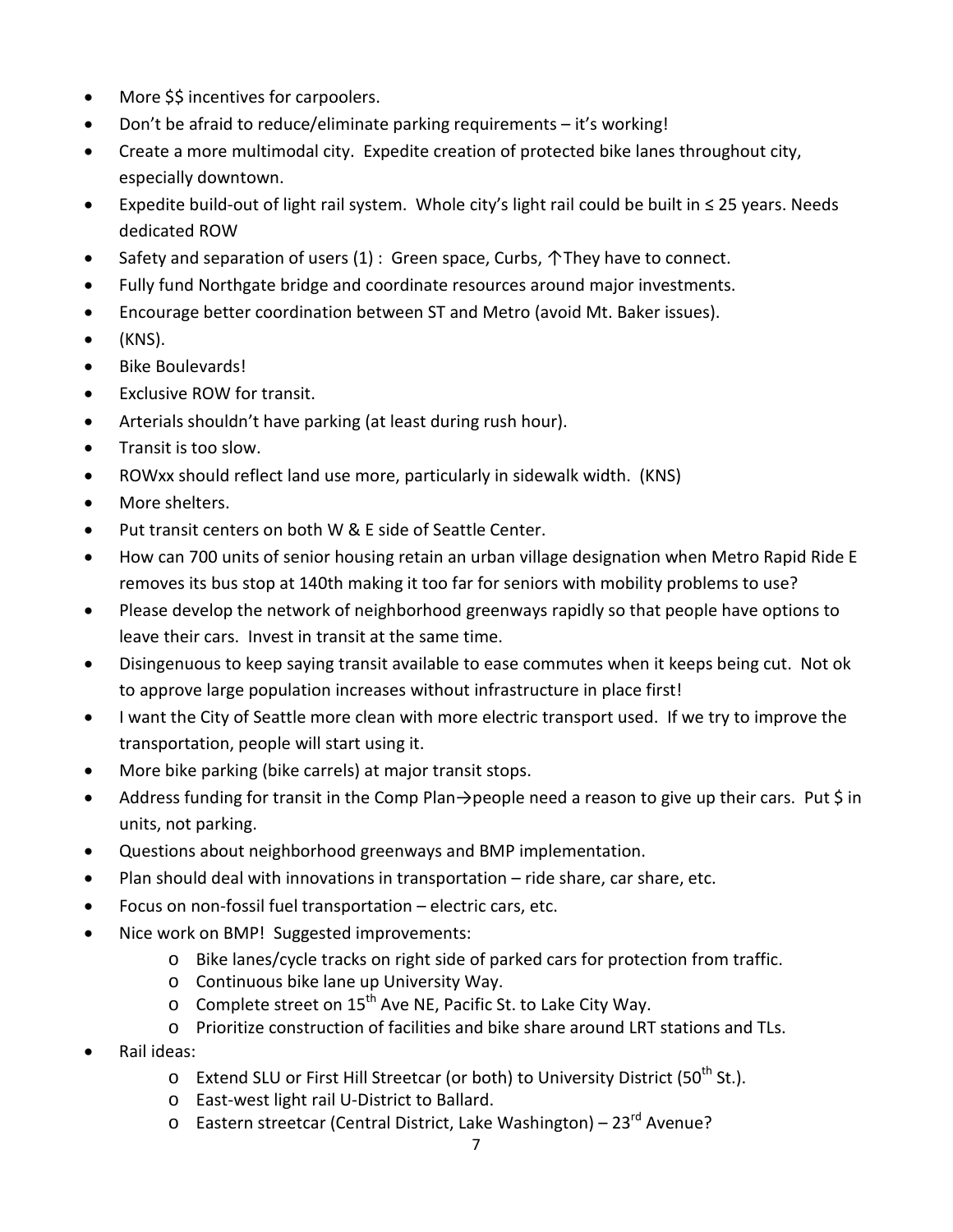- o Jump on rail, Seattle is growing fast and desperately needs HCT.
- Comp Plan must support all adopted transportation master plans. No back sliding now.
	- o Freight mobility must be planned, but that is not the positive factor in Seattle urban centers.
	- o Consider improving service alleys for freight availability. -John Coney
- Homeless families or low income families attempting to access jobs in order to provide for their children often receive bus "tickets" from social service providers. These bus "tickets" cannot be used on the light rail (which stops in their neighborhood). This means jobs at Seatac or elsewhere are out of their reach.
- Put new stadiums in SE Seattle with the transit infrastructure.
- Freight mobility is an absolute must. We must retain/grow those family wage jobs. Build S. Lander? overpass!
- Do not put any stadiums in SE Seattle.
- BRT not a great match for Madison. Madison lacks connection at 1st, 2nd, or 3rd. Madison Park not in urban center or village.
- Bus passes for low income individuals. They can't contribute if they can't move from one place to another. Or bring back the ride free zone!
- We should have more bus and light rail to save gas and keep the environment clean.
- It will be awesome if we can have more buses.
- Approach transportation in a balanced way. Design to benefit peds, transit, bikes and cars.
- They all have a place in the city.
- Walking and biking should be treated as separate modes. Ensure safety separated places for
- people to walk and ride.
- Accelerate the Transit Master Plan, especially frequent corridors and high-capacity transit.
- Much faster development of light rail and bike infrastructure. I'm 26 and want to use it before I'm dead.
- More fixed rail please! Light rail streetcars.
- We need to realize that people who walk/use transit/ride will also need to park their cars because they drive too.
- When bus service is cut, it is problematic for new developments trying to reduce the amount of parking (esp. underground parking) built per unit. Streetcars inspire more confidence in people to give up their parking spaces when buying in multifamily buildings. More streetcars!

# **9-Transporation Key Directions**

Questions:

- 1. How can we reach our goals for reducing the percentage of trips by people who drive alone?
- 2. How should light rail, regional buses, local buses, and the streetcar network work in concert to connect people to major destinations and neighborhoods?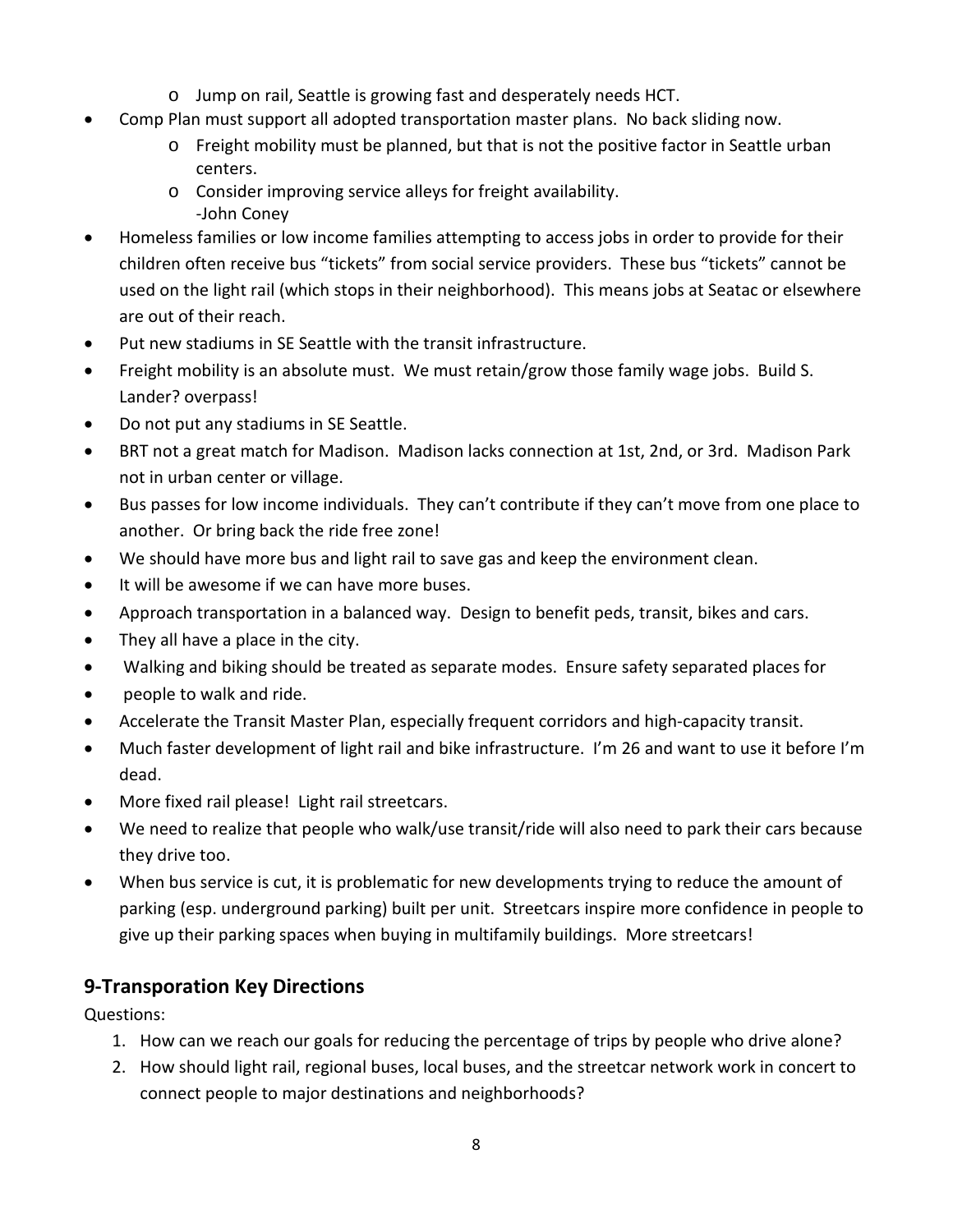- 3. Seattle's major streets are increasingly asked to meet multiple demands: transit, general purpose traffic, freight movement, bicycle facilities, sidewalks, and on-street parking. What factors should SDOT consider when trying to make streets work for multiple users?
- 4. Given the vision future growth urban centers and villages, how do we balance the need for transportation infrastructure in growing areas as well as outside urban villages?
- 5. How do we ensure our transportation investments result in a connected, multimodal transportation system?

#### Comments:

No comments

# **10- Housing**

- Definition of workforce housing (deserving subsidies, incentives) is critical. We need workforce housing for those making  $30 - 60\%$  AMI. To subsidize those making  $\geq$  \$60K is unconscionable!
- Why subsidize those making more than a living wage??
- What is the City doing about keeping housing affordable? Options: Rent control, Public subsidies, Developer incentives, More supply
- Accommodate families in "multi-family" development.
- Housing affordable housing  $-$  needs to be accessible to transit.
- Look to Vancouver. Look at what they've done wrong with it taking 108% of pre-tax income to afford the average home.
- Open up the 65% of Seattle land area devoted to SF to more housing types like row homes, cottages, etc.
- Change zoning (SF) to allow for cottage style/"tiny house" cluster development. Need more multigenerational and affordable options.
- We need to control investment. Buying and flipping somehow pushing up home costs for families. Too many young families moving to suburbs after having kids. We need to support affordable low and middle-class housing with great schools, parks, and safe streets.
- Consider the effect of "induced demand" in new development, where improvements in neighborhoods and housing supply create demand faster than supply – similar to highways. This helps explain counter-intuitive increases in price in neighborhoods that are becoming denser, and relocation of poor households to SE King County.
- Give tax credit for green yards (trees without grass, lawn), rainwater catchment.
- Upzones and density will make housing more affordable; token levies and set asides CANNOT solve this problem.
- 1. Less regulation over ADU's to encourage use. Look to success in Vancouver.
- 2. More housing options between SF home and apartments.
- Need to incent private developers to provide middle-income housing. Otherwise, we will be rich and poor.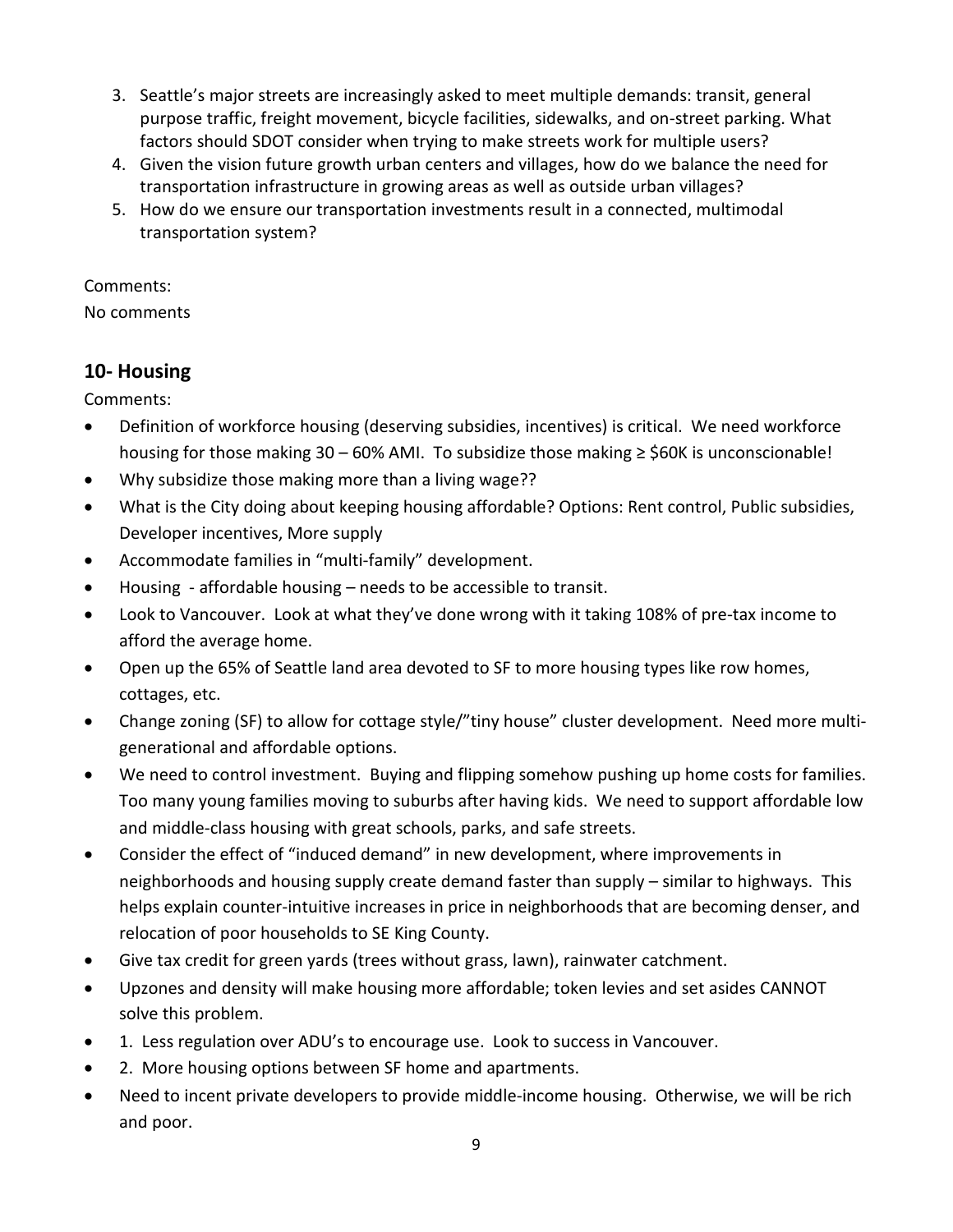# **11- Housing Key Directions**

Questions:

- 1. How can we promote equitable development and support fair housing throughout Seattle?
- 2. As historically disinvested communities see new development and investment, what strategies and policies can prevent the involuntary displacement of existing residents while welcoming new ones? (2 dots)
- 3. How do we provide housing opportunities near high capacity transit for all households and income levels?
	- (1 dot)
- 4. What tools are most effective for ensuring enough housing is available to very low-, low- and moderate-income households?

- Homeless families, now youth, and soon single adults in King County must register through a "coordinated entry system" to have access to shelter and housing resources. This coordinated entry system has been run by Catholic Community Services Family Housing Connections for going on 2 years. The numbers of homeless families needing shelter and housing cannot be served well by this very small staff. When will the contract for coordinated entry be opened up for other agencies to provide service?
- Social service housing providers are being asked to transition away from providing transitional housing and supportive housing services. Many low-income families and individuals need supportive housing and will not do well in Rapid Re-housing programs (with no support), especially those with disabilities like mental illness. The options should be available, but it should be a choice.
- Include HUD requirement in Comp Plan.
- The Rapid Re-Housing Pilot Program is being advertised to landlords, social service agencies, and the low-income housing community with misleading statistics and success rates. The Rapid Re-Rehousing Pilot Program does not serve its intended population in a sustainable way. It is very concerning and homeless families are being forced into the program despite their (and their case managers') concerns. Ask any case manager in RRH Pilot!
- I wanted Seattle to give more help to people who necessarily need help with it. Shouldn't give to people who have no need.
- We are called an urban village yet we are being built out like an urban hub. DPD appears to use little common sense judgment in approvals – just because old rules can be interpreted as "allowing" if read "just so" does not mean it makes sense to approve.
- Have respect for neighborhood and its culture.
- Tax developers more for not including "affordable" housing to encourage rent rates that don't exceed current rent averages.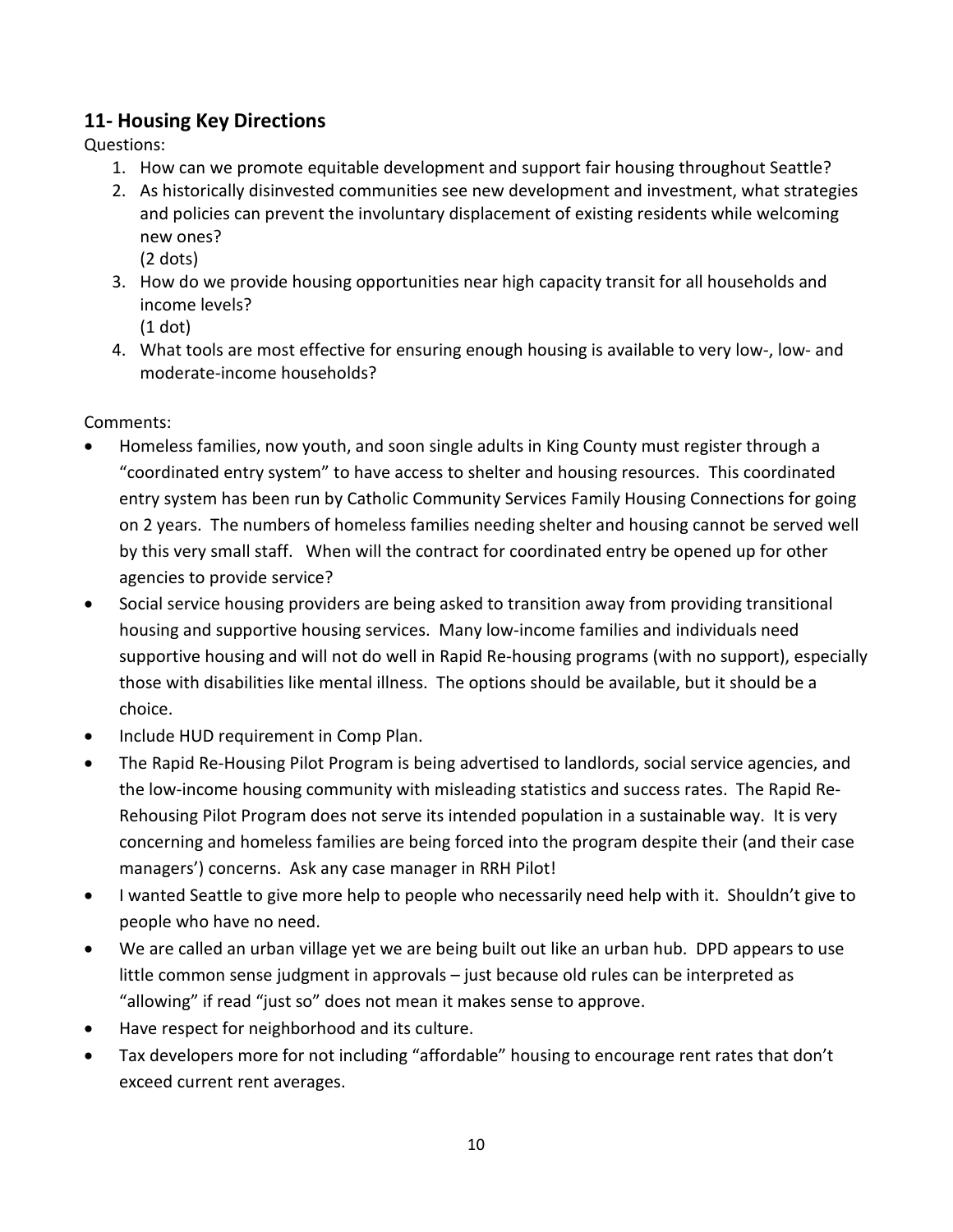- Density increases are needed, but including single family neighborhoods takes pressure off urban villages, and makes changes citywide more incremental and equitable.
- Hold absentee landlords responsible for blight Central District
- Do not allow developers to buy out low income housing allotments. We need mixed income and affordable housing downtown and in neighborhoods.
- Allow duplexes and triplexes in single-family neighborhoods.
- Tax the rich!
- Yes, we need affordable housing, but it needs to be done respectfully, not by bullying developers buying up wonderful old buildings, tearing them down and putting in microhousing – with no fire exits or provision for garbage/recycling pick up, or parking for tenants – who do use cars).
- Have City Council vote that developers must include units for the lowest of incomes.
- AFFORDABLE HOUSING!
- Need housing for people with disabilities closest to the station (e.g., Northgate), so they have easy 1-bus/train access to downtown. Eliminate parking for these units (very low income, no cars.
- Relax regulations to allow for accessory dwelling units to be more easily built.
- We are not building any family housing outside of SF. Per consulting study (2014), change  $L2 L3$ to family housing (townhouses or stacked) as a transition zone.
- Pay for transit service rather than parking garages.
- Love urban village concept we need to stick with this concept and encourage supporting the infrastructure they need. Working wage housing should be close to the jobs.
- Ask people for their personal stories where will I be in 20 years . . .
- Access to public health care let residents buy in to public employee benefits.

# **12-Economic Development**

#### Text on Board

*Promotes the idea of directing most new jobs into centers /villages and recognizes the importance of high-wage jobs. Establishes local goals, policies, objectives, and provisions for economic growth and vitality and a high quality of life. Topics include:*

- *Economic Development and the Urban Village Strategy* (2 dots)
- *Clusters* (1 dot)
- *Workforce Education, Development and Training*
- *Bubble "Low interest loans for small business in growing areas"* (1 dot)

- Workforce education, development and training is Super Important, esp. for young people of color, immigrants, folks coming from low income backgrounds. Also, encourage small, local businesses . . micro-shops, pop-ups, shared industrial kitchens . . .
- More accepting/open/non-judgmental jurying process really equal opportunity.
- More company and market for people to work.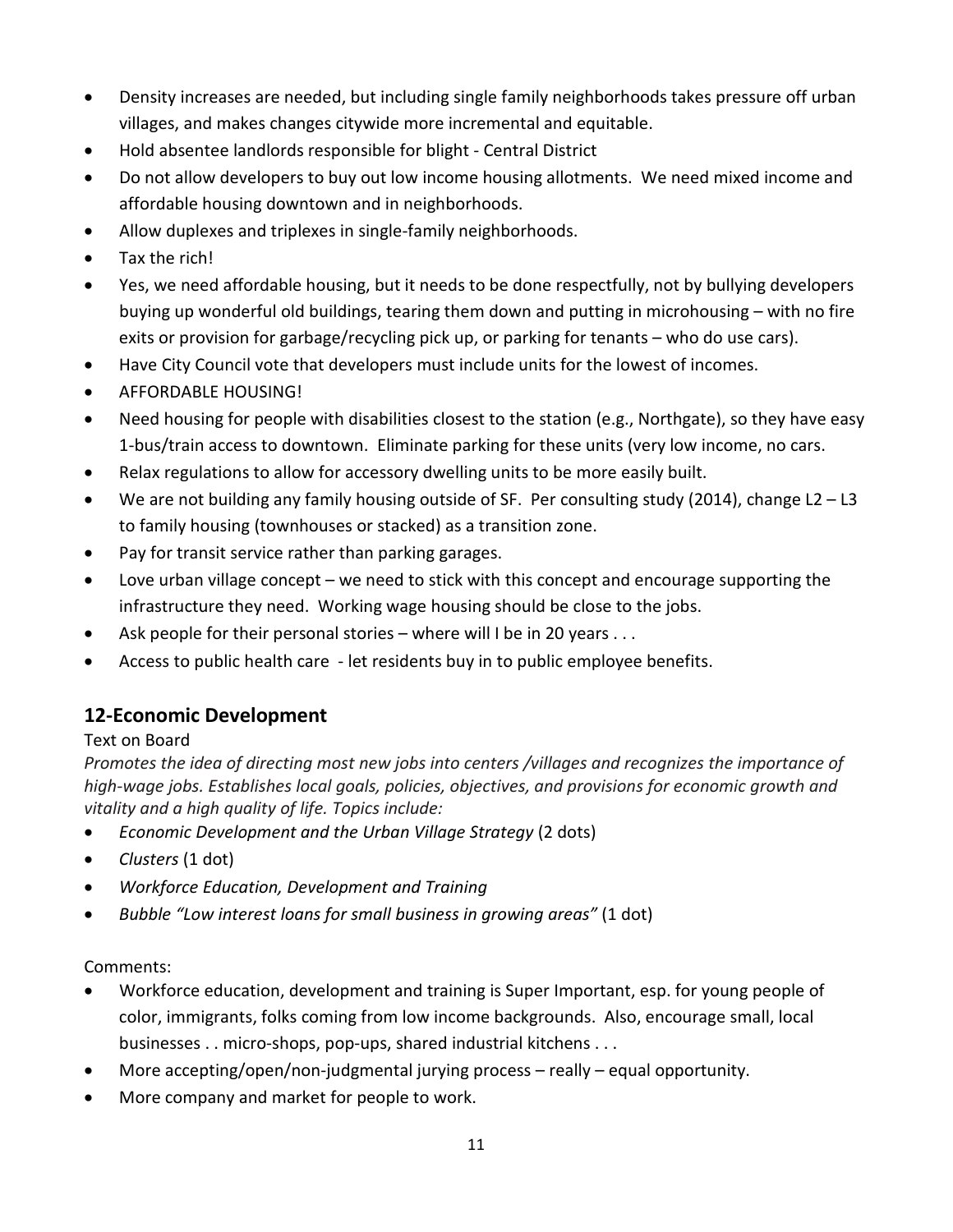- Training can be overrated. Doesn't necessarily lead to jobs. Instead, we need more access to capital and more business training, like Washington CASH.
- Services for neighborhoods, small businesses too.
- Incubators that provide scaled rents similar to Pike Place Market. Apply this concept to struggling business districts.
- The City needs to have development by research, a new form of energy, or how to get people to work.
- More jobs start in garages or basements than anywhere else. Be more flexible.

# **13- Economic Development Key Directions**

Questions:

- 1. What economic development policies could help transform low-opportunity areas into community anchors?
- 2. Should the key industry clusters that are Seattle's strength be recognized?
- 3. Should a clearer definition and stronger emphasis for living wage jobs be included? (1 dot)
- 4. Should small businesses, startups, and entrepreneurial activity be emphasized? (1 dot) Comment: Current development requirements are too large, not flexible, create chain restaurants.
- 5. Should growing more local talent for fast growing sectors be a higher priority? (3 dots)

#### Comments:

- Scale down access! (+1 dot)
- Better development of internet access for ↓ cost.
- Local jobs and businesses should have higher priority.
- Yes! Encourage street retail in new buildings to have smaller spaces, narrower storefronts!
- Current development is often only good for large retail or established chains.
- Interspersing commercial services in primarily SFR neighborhoods.
- Let businesses give away paper bags to their customers again.
- Stop removing parking from business districts.

#### **14- Environment**

- More support/encouragement to developers to incorporate "green building" into projects.
- Protect our precious green spaces we need to preserve the flora and fauna that live "in" there.
- Replace all the sidewalk trees on 35th Ave NE with the same species to maintain the boulevard effect. (Hint: the City doesn't!).
- Seattle says they want to be like Vancouver, B.C., but Seattle does not have building setbacks for trees and plantings. We do not have urban forest. Seems we destroy what makes us special instead of emphasizing how "green" we are and can be.
- Pass tree ordinance requiring permits, xxx, and tree replacement to protect urban forest.
- More trees and plants.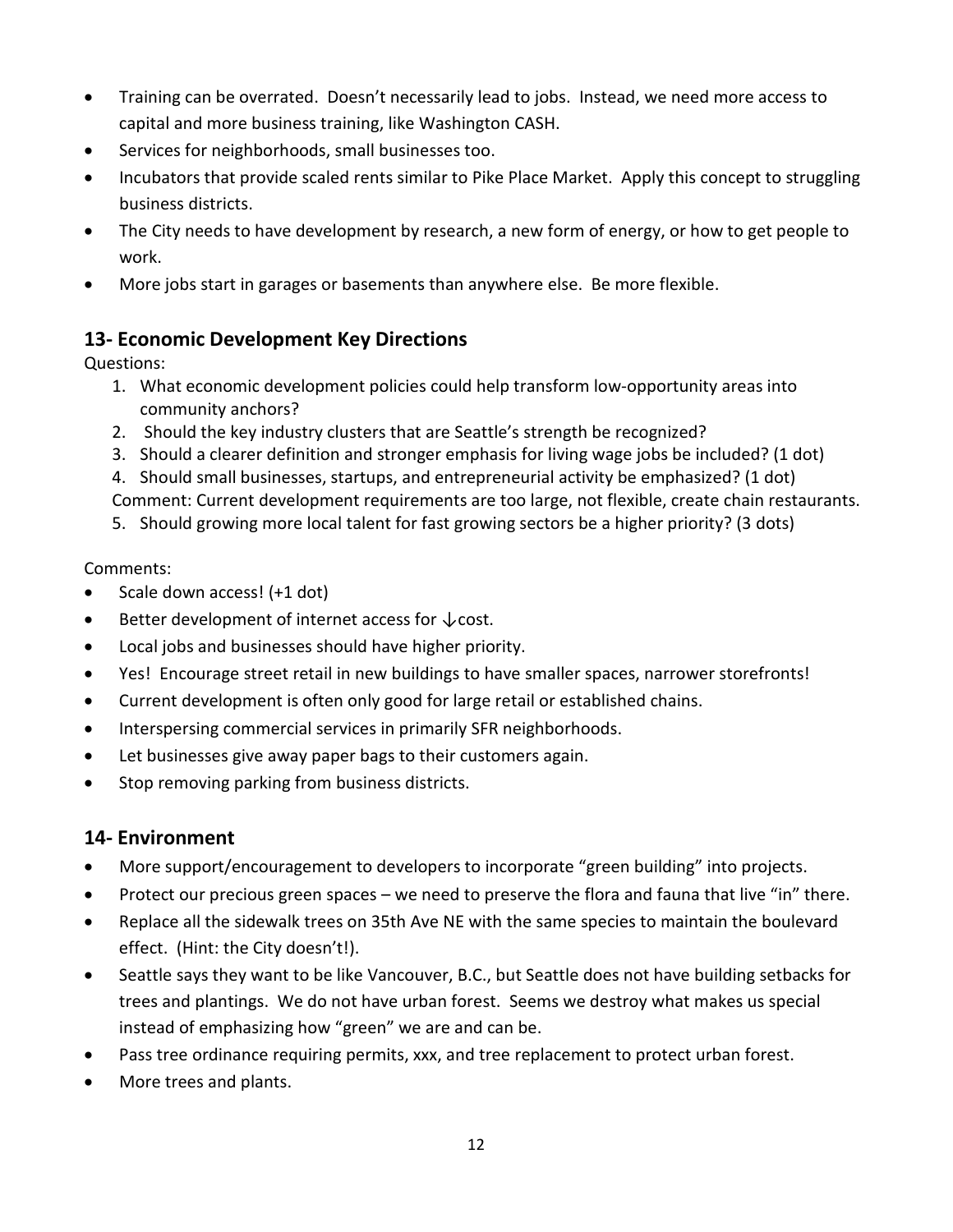- The Parks Department should be split into two: one to focus on natural spaces, and a separate department to focus on renovation. We should fund a Department of Natural Resources.
- We need a tree canopy ordinance to prevent developers from cutting trees with no consideration. Replacing 50-year old trees with shrubs and saplings doesn't count.
- Conifers!!
	- o Consider only if of significant ecological or Parks capacity? Otherwise, interrupts the urban fabric. Perhaps a way to protect these features that doesn't impede mobility or development of a vibrant place (i.e. not just dead zones).
- Clean air necessary in a city like Seattle that's growing every day. Trees are the key to help a clean environment.
- ECA's should include areas that are prone to landslides steep slopes should not be developed.
- We need stronger tree policies because developers come in and remove everything on site
- (4) in agreement with above call-out on presentation board.

#### **15-Environment Key Directions**

Questions:

- 1. Should we address climate change adaptation more thoroughly? (6 dots)
- 2. What direction should the plan give for reducing carbon production in the city?
- 3. How can the City manage storm runoff to prevent flooding and improve water quality? (2 dots)
- 4. What should be the City's goals for the urban forestry?

- Keep natural areas as it. Don't give to mountain bikes using "pilot project" to change use with no public process.
- Need to have more visible plan for natural disasters, climate change adaption. Encourage sharing economy, beyond car-sharing. If I didn't have to buy, say, a food processor, and could borrow/rent one instead, that's one less thing to eventually end up in a landfill.
- Regulate protection of trees but not by DPD as they have conflict of interest to remove so can build. (+1 dot)
- Urban forestry goal of x number of trees per street (linear feet of street?).
	- o Require developers to plant new trees in ROW if none exist.
	- o Integrate with stormwater strategies on minor streets (bioswales).
	- o Incentive or require vegetated roofs on new non-residential buildings (lots of benefits).
- 40% canopy by 2035
	- o Green canopy to include all green growing things.
	- o Single city forester.
- Leash laws for pet cats! Like Edmonds, WA now outdoor cats kill birds.
- Yes, climate change must be more addressed. Seattle should be role model for environmentallyconscious policies.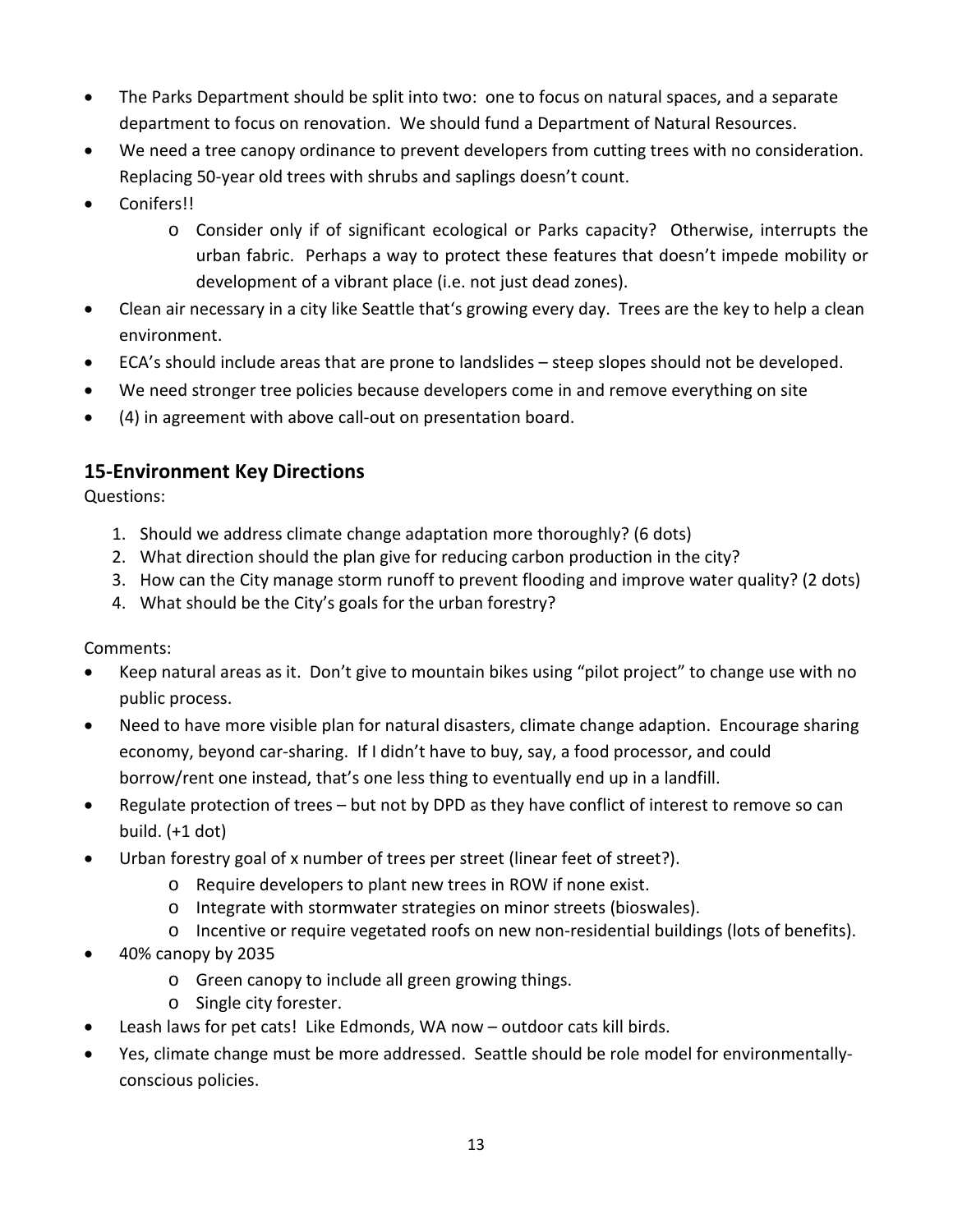- Stop installing lawns! Plant trees, green roofs, plant native plants. Stop mowing existing lawns so much – if it's there, let it grow.
- When multiple occupancy units are built, they should have a place to accommodate the dogs that live there – don't count on relieving pet dogs on other peoples' or public property.
- More trees, more ground (use areas of no parking?).
- More trees and plants to keep clean air and green environment.
- 40% tree canopy goal aspirational 30% by 2037.
- Net zero communities at district scale collect yard food waste, locally bio digest and use resources in the community w/out transmission losses. Phinney Ridge would be ideal.- Duncan Griffin
- To reach 2037 goal of 30% tree canopy, every 3 years 1% of city area must add trees to grow canopy.
- Put emphasis on mature vegetation and trees for wildlife birds, insects, bees, etc.
- This whole process makes it difficult to incorporate the needed changes to the City's structure that would be necessary to truly address Seattle's environmental goals.
- Process = Grade D Results to Date = D-.
- Trees are an important part of our infrastructure and they multitask in helping our environment, dealing with water quality issues, wildlife, rain retention that puts less stress on our drainage system . . . why don't we protect and support them more?
- Goals: Urban forestry, Retain do not make a park out of our green spaces, natural areas.
- Transfer all green space natural areas to office sustainability. Save them!
- Lawns→pollinator pathways!
- More large trees, less paved cover.
- Mulching lawnmowers

#### **16- Community Investments**

- We don't' have enough schools!!! They need to be part of the Plan update!!! (2 dots).
- Developers must be required to finance concurrent infrastructure with impact fees esp. schools, as they do in other cities. We need 3 new elementary schools per year (1,500 students) to handle SPS growth.
- Dogs are important members of our families less than .4% of our park space is dedicated to dogs. OLAs help dogs be healthy and happy, which means less vet bills for families. Where is our dog compassion?

Bury I-5 through downtown and put a linear park and affordable housing on top of it.

Comments: (1 dot); I-5 is currently a significant barrier between Capitol Hill and Eastlake. Perhaps a phased approach that prioritizes pedestrian connection?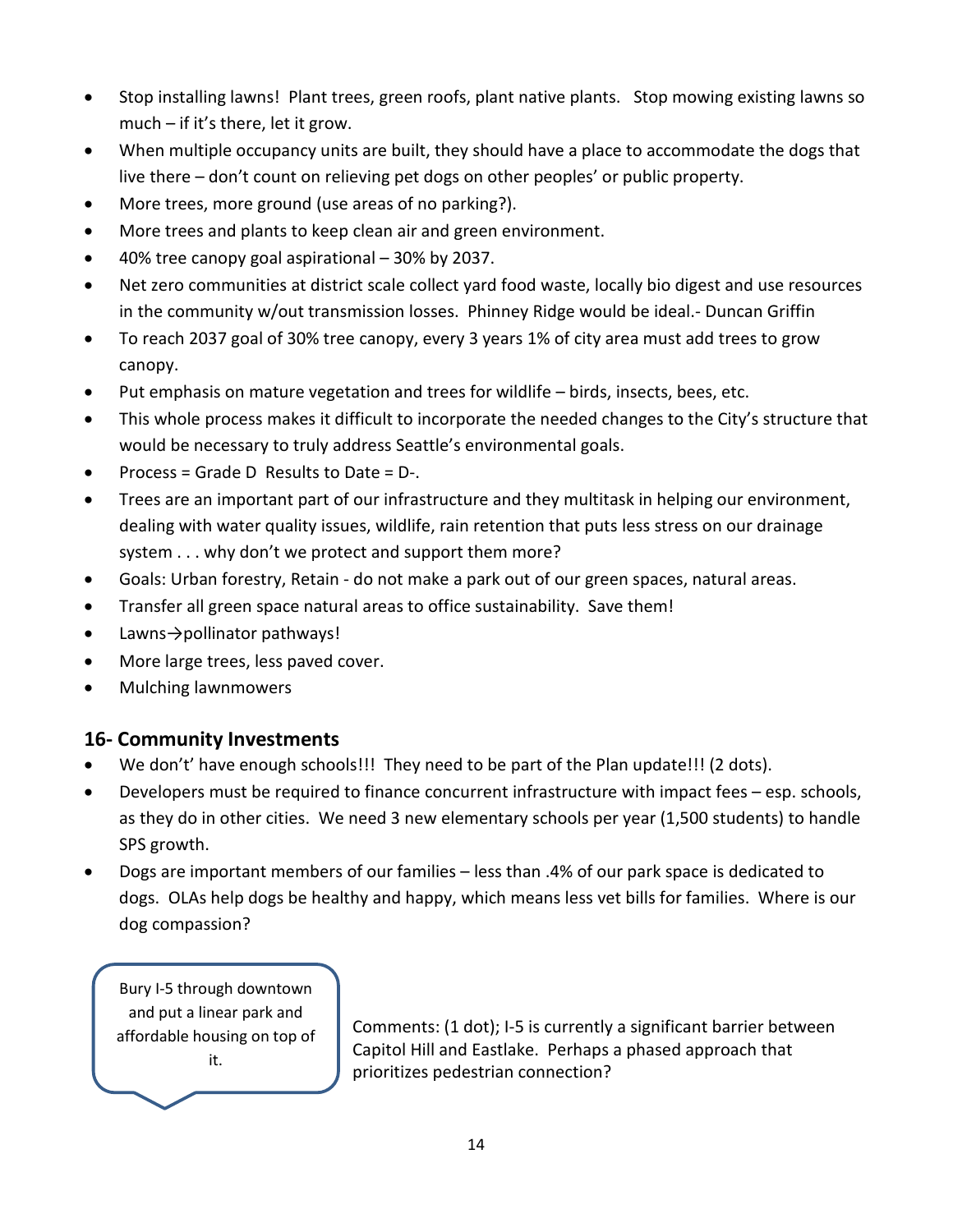# **17- Community Investments Key Directions**

Questions:

Capital Facilities & Utilities

- How can recently adopted citywide plans (Climate Action Plan, Parks Legacy Plan, Sustainable Buildings and Sites Policy, Property Reuse and Disposal Policy) be integrated?
- Should the Plan encourage emerging opportunities for the smaller scale systems to provide energy, water and other utility services?

Cultural Resource

- Should we expand policies about cultural spaces, cultural districts, and introduce policies about creative placemaking?
- Are new policies needed for special buildings and unique places that don't meet the rigorous standard for historic landmarks and districts?

Human Development

• Should we call it Human Services to align more closely with policies about the delivery of those services to our most vulnerable populations? (2 dots)

Comments:

- Parks legacy Plan should be reviewed once (if ever) an external audit is done of the Parks Dept.
- Where are schools? They need to be part of the City's planning.
- Need more interdepartmental coordination (e.g. San Francisco) to  $\downarrow$  costs. (1 dot).
- Help create artist live/work spaces.
- Utilities should include municipal broadband (1 dot).
- Uptown is cultural/entertainment center don't lose that to SODO.
- Have a cap on the number of historic buildings to choose only the best. Over-preservation
- blocks needed housing and walkable neighborhoods. (1 dot)
- Where's Urban Forest Stewardship Plan!
- ↑Worth experimenting.
- Schools and access to schools should be one of the factors to development and upzoning. (2 dots).

#### **18- Neighborhood Planning**

No comments

# **19- Neighborhood Planning Key Directions**

Questions:

1. How do we make sure all neighbors have a voice in neighborhood plan goals and policies as they are revised over time? This may include everyone who lives in, work in, runs a business in, or visits a neighborhood. (1 dot)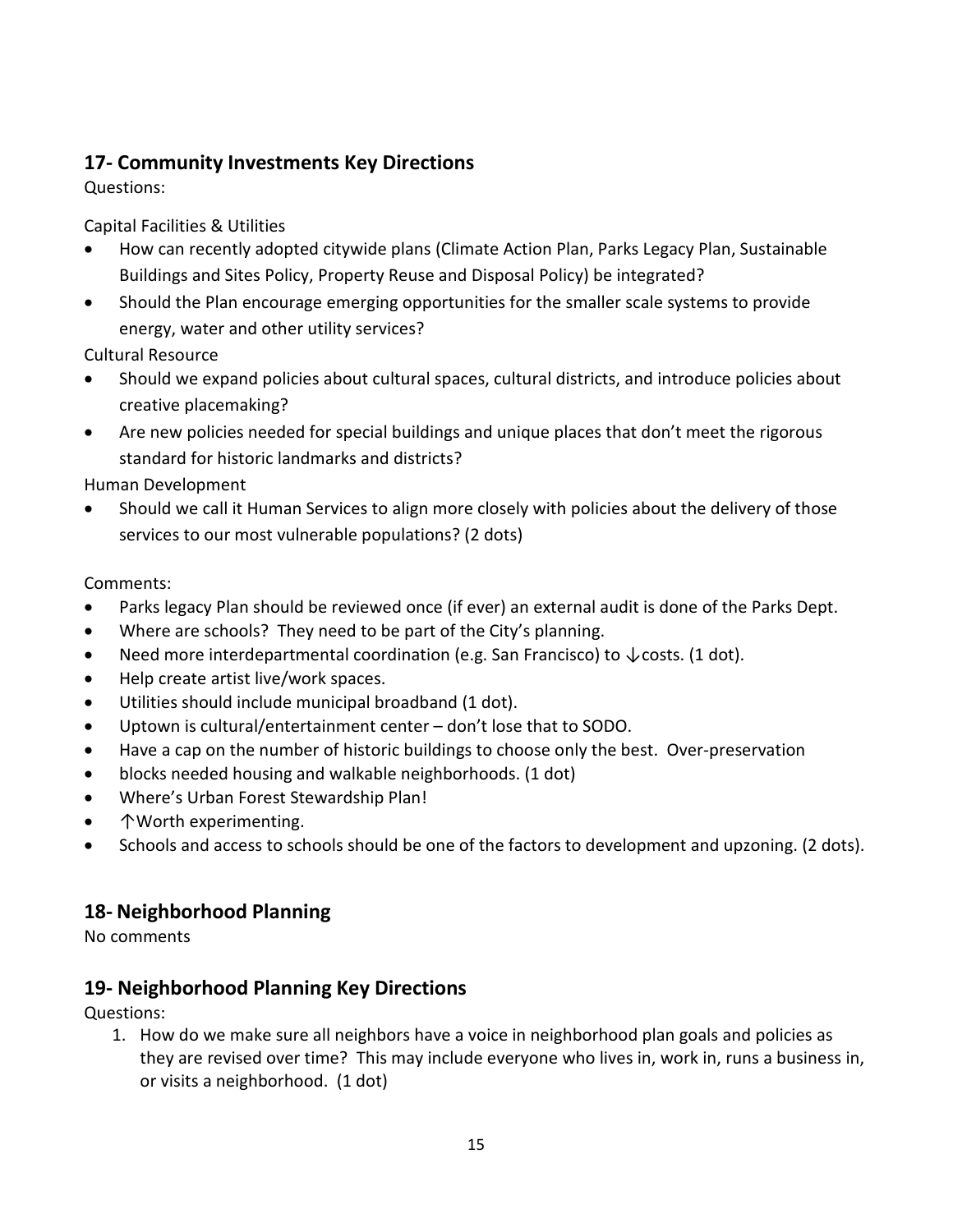- 2. How can the Comprehensive Plan present neighborhood plan goals and policies so they are easily understood by all?
- 3. Today's planning looks at short-term implementation in addition to longer-term visioning for neighborhoods. Is this important? How should implementation be reflected in the Comprehensive Plan?

Comments: None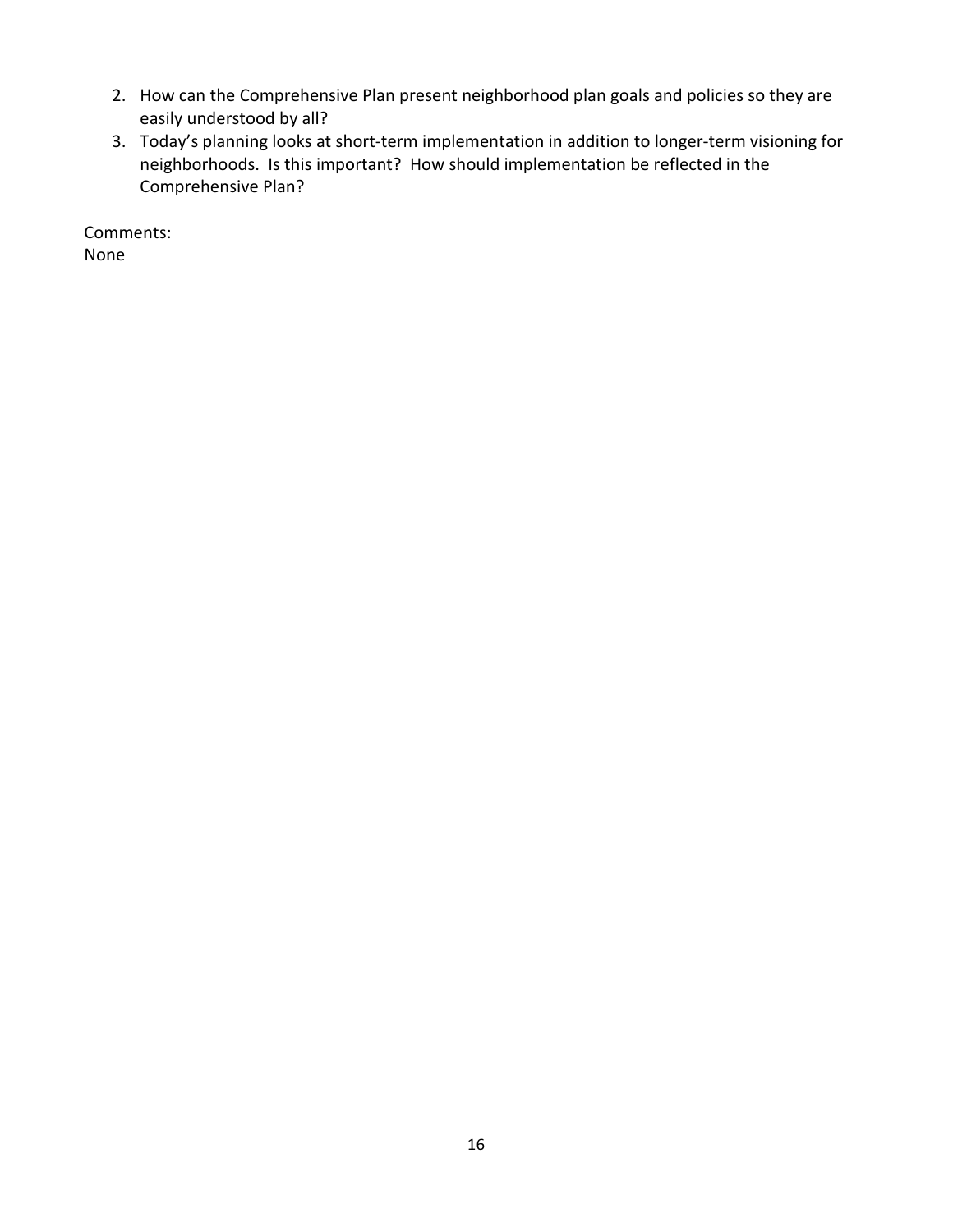# **Key Directions Event**

|               | <b>Excellent</b> | Good | Fair | Poor           |
|---------------|------------------|------|------|----------------|
| Venue         | 24               | 37   | 8    | $\overline{0}$ |
| Exhibits      | 25               | 33   | 10   | $\overline{0}$ |
| Location      | 28               | 22   | 8    | 1              |
| Overall event | 21               | 35   | 11   | $\Omega$       |

Results from Comment Forms – Total 69 filled out and returned

#### **Would You Attend Another 2035 Event?**

| <b>Definitely</b> | <b>Maybe</b> | <b>Probably Not</b> |
|-------------------|--------------|---------------------|
| 44                |              |                     |

# **What other ideas about Seattle's Comprehensive Plan do you want to share with us?**

- It's a good idea to integrate the more specialized plans. Accelerate the Transit Master Plan. We need more frequent and faster transit now, actually we needed it twenty years ago.
- It's frustrating to see such a surface treatment of every issue, and virtually no information about either the content or process.
- Lots of great work represented here. Look forward to seeing the results.
- Are the boards/comments going to be available online?
- Feedback: When the comments are made available online, email everyone who came to this meeting or another Comp Plan meeting. Include the link.
	- o City Departments need to learn to play together better rather than working against each other.
	- o Where are parks and open space? Where are schools?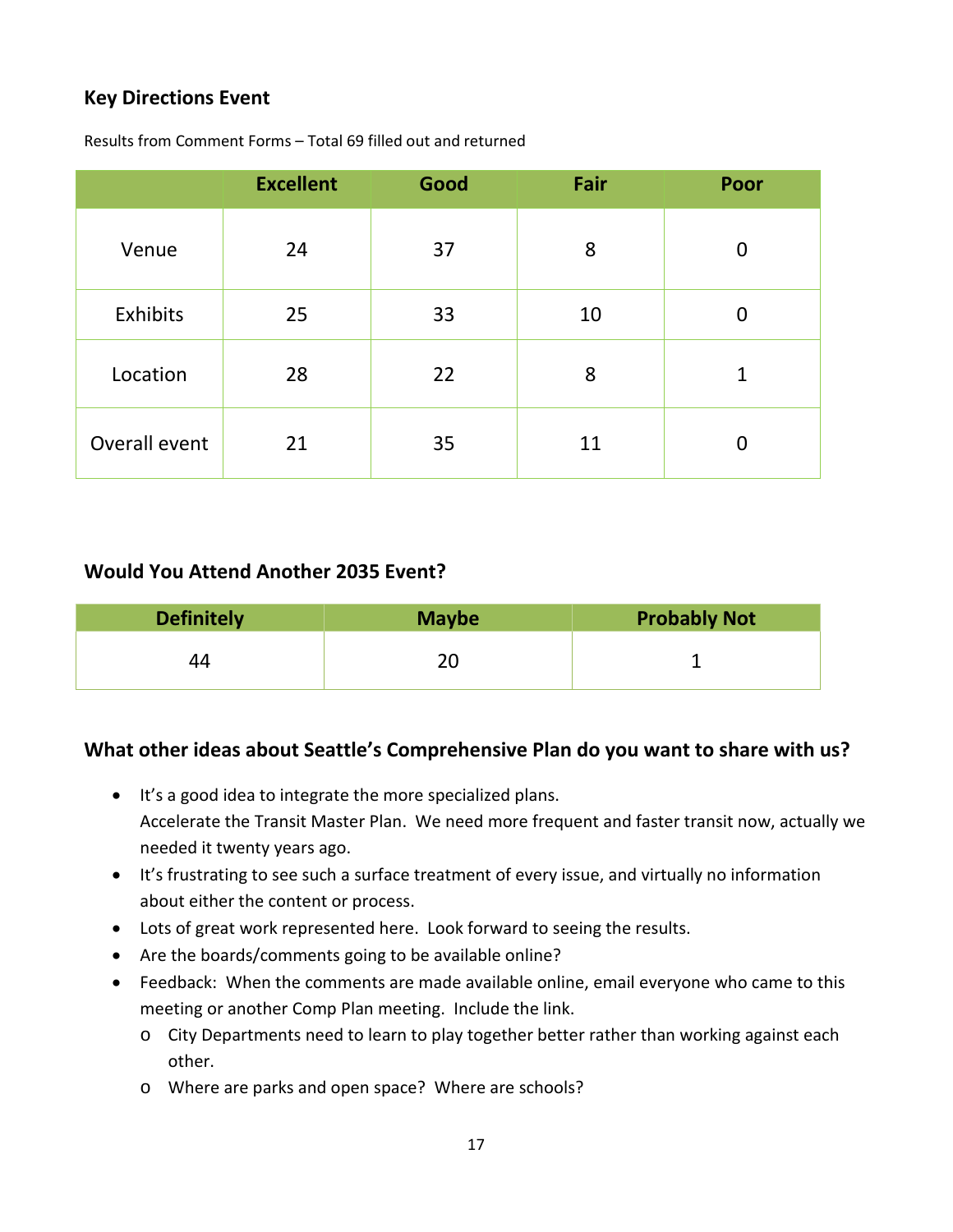- o Boards are **very** nice. A few more definitions would be nice, but not as wonky as I feared. FYI: I wouldn't mind prioritizing things.
- Wondered why only one of the three growth strategies were represented in a poster?
- Working to lessen effects of climate change, planning comprehensive transit, green spaces, and access to Real Food for all people are critical pieces of a city that I care to live in.
	- o AND: I learned of this from Facebook please continue to advertise in a way that can reach all residents!
- Maybe more interactive exhibits.
- Seattle's natural areas must be preserved as is. Stop using "the pilot project" in the Cheasty Greenspace to change existing policy, a very major change without allowing public process.
	- o All of the people in Southeast Seattle want to work on vision. They have been excluded by lots of behind the scenes work with a small sector of the population: mountain bike users. Stop the pilot project!
- Thanks! Great job! Support the Think Local concept build on this framework. Engage more youth→stewards of this plan→link with SPS curriculum/community service credits.
- More online the problem is there is another meeting tonight for Central Area.
- This was a mix of information I wasn't sure if this was geared for a Planning wonk audience or for your everyday Seattlelite (I am not a Planning wonk). More info about the Comp Plan process and how events like this and input from Seattlelite Joe will affect it/impact it would be helpful.
- Being new to this, it would be nice to hear someone speak at the event to tell more about what's going on and the direction that we're headed.
- The existing feedback mechanisms are a bit clunky, booths would jam up, but overall worthwhile.
- Upzoning around transit seems the obvious choice for traffic and the environment (and build more transit).
- Venue a little hard to find. Great interaction and staff presence.
- Please include security and safety in downtown core and public parks, etc. for crime, violence, drug activity. Downtown  $3^{rd}$  – Pike/Pine rapidly declining). It's an embarrassment to Seattle when tourists visit – fix it. Getting dangerous to catch a bus downtown.
- Respect history, communities/cultures, and neighborhoods.
	- o Urban density means density in services, infrastructure, and transportation as much as housing.
	- o Adaption be ready for innovation in technology, transportation, in work and business, in climate, etc.
- Venue was hard to locate on Center and no one knew where, or what, it was. Found it almost by accident.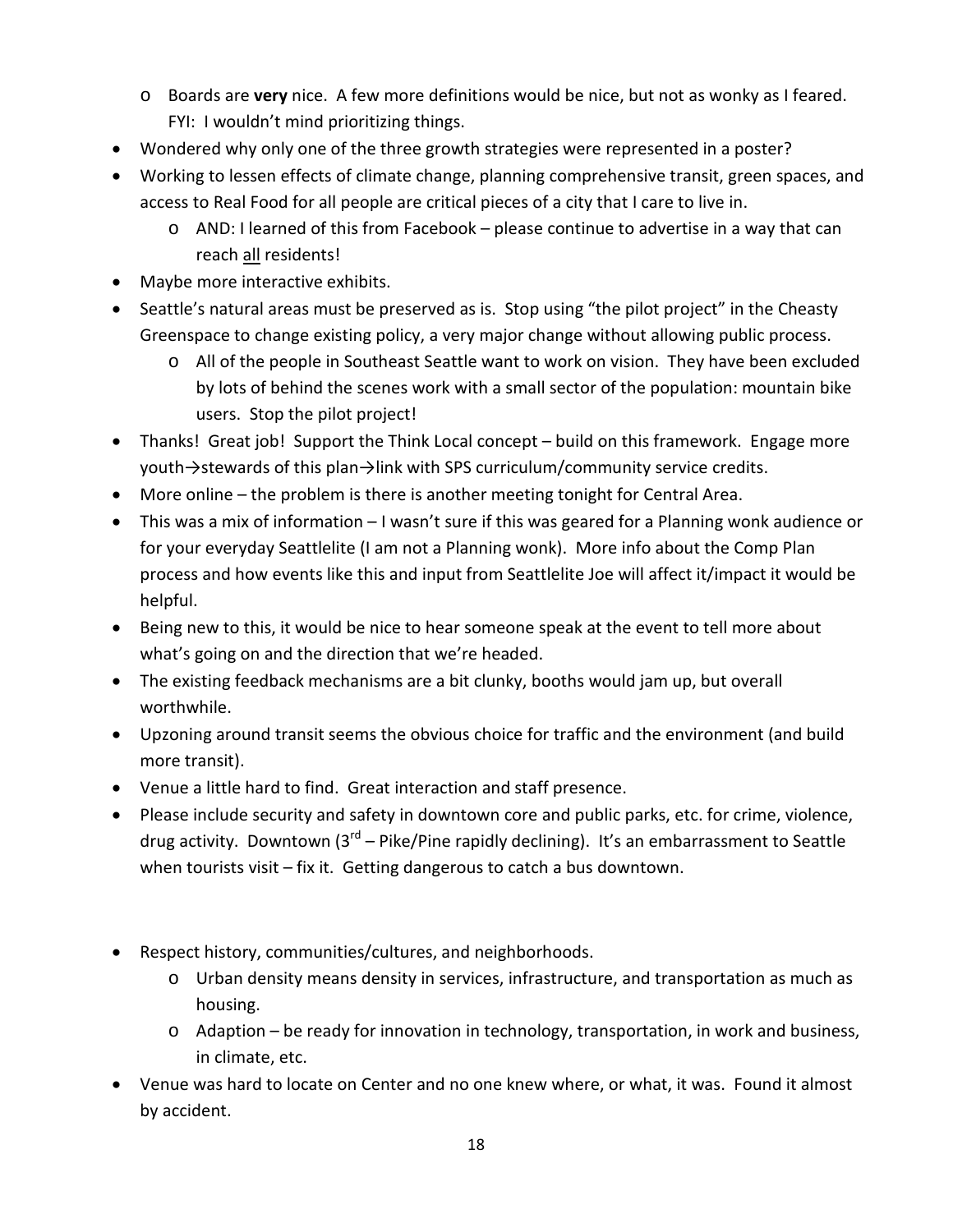- City broadband, fiber, is an important infrastructure (aka utility). I would like to see the Seattle City Light "smart meter" initiative help to partially fund a municipal fiber network. To "light up" the City's dark fiber. Once built, the City could allow any ISP (e.g. Comcast, Century Link, Condo Internet, etc.) to use the infrastructure to service customers (only if the City doesn't want to be an ISP itself).
- Please include school buildings in the Comp Plan process.
- Exhibits: Good questions, but need more interactive exhibits.
- Thought there would be a program info about what's going on. Disappointing.
- I'm so happy to see you including climate change adaptation and affordable housing for all great priorities.
	- o I would like to see the City take on more pilot projects to keep thinking and testing about how the City can be sustainable into the future.
- More overall plane changes happening.
- Need someone to step up on environmental aspect sadly lacking. See Urban Forestry recs from Steve Zemke.
- More in depth meetings on each section might be nice.
- More emphasis on the qualitative built environment. We can densify, but if the quality of the buildings are less than what we replace, then we have devalued the city.
	- o Perhaps mix a few presentations along with interactive exhibits to outline some key issues.
- More advertising on the event! You should get more agencies of all kinds and community partners here who have opinions and care. People would come if they heard about this!
- More interactive with examples from present neighborhoods.
- How can you gather more input and ideas outside of the demographic in attendance (white, mid/upper class, tech-savvy, etc.).
	- $\circ$  It feels a little bit awkward that the diversity piece in the evening's event is the entertainment.
- Yes to denser zoning. Yes to allowing alternative living units (in garages, dividing existing structures, etc.
- More translation! More room for answers on boards.
- Continue with the urban village strategy.
	- o Aim for increased rail transit.
- Less specific ideas to mark preferences, i.e. "do you like mixed use retail overlooking a public green". Those are two ideas that can be separated.
- A first draft to work off!
- Continuing to have highly interactive meetings in other city neighborhoods would increase awareness and buy-in from more Seattle communities! This event was awesome!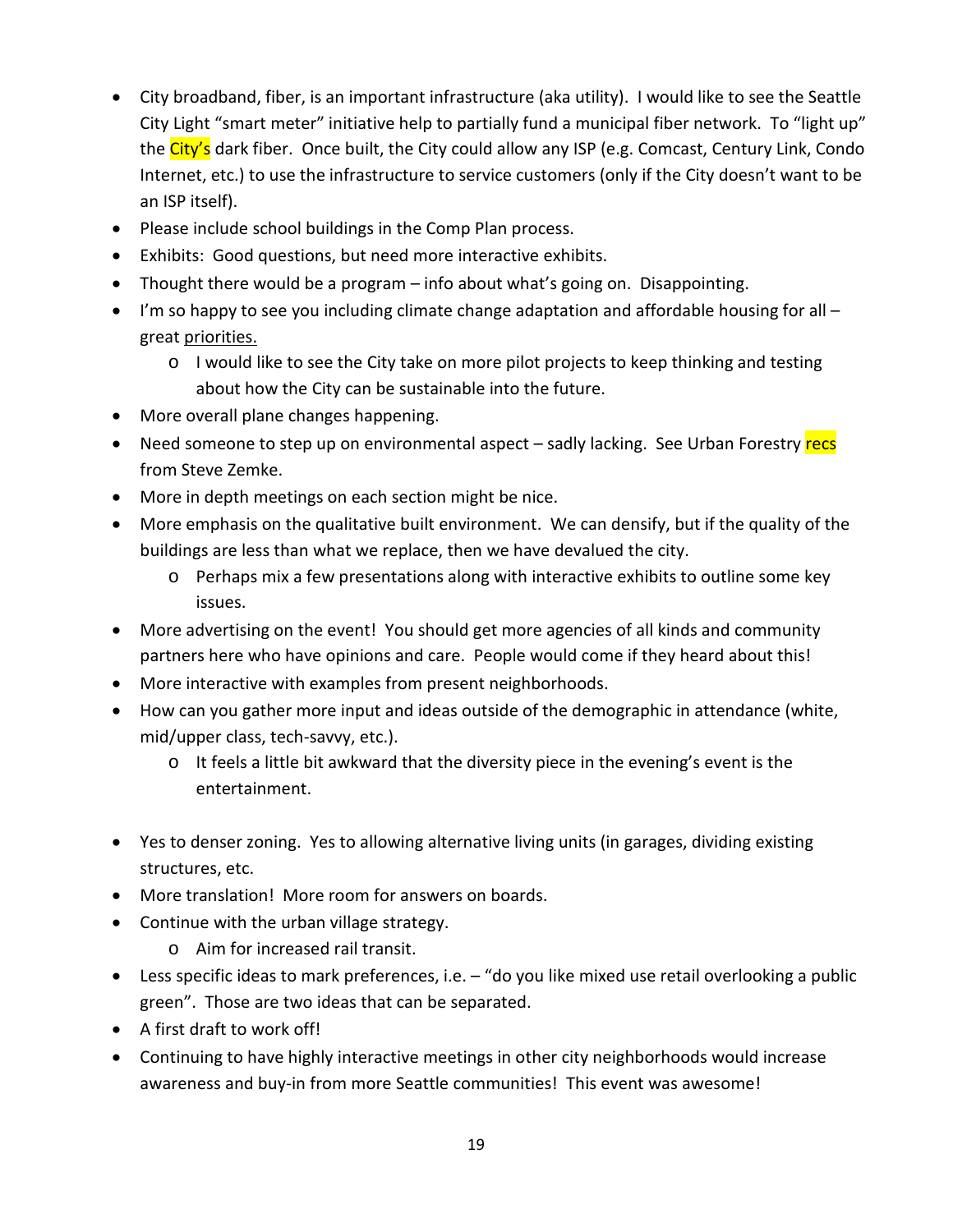- Energy and environment appear to be given too little attention. Urban Villages are in place and will grow. That's a win. Declare victory and move on to the next part of the puzzle, which is:
	- o How can we make the white areas on the map single family areas outside the "urban" zones – more sustainable and vibrant? How do we allow SF neighborhoods to retain essential elements while also increasing population, amenities, and access to transit?
- Set concrete goals and achievement metrics to gauge City's performance over time. Great event, thanks for taking our input!
- More translation and support for primary languages other than English. Great broad time range to support different work/school schedules.
- Not sure if Planning Commission and City Planners (DPD) are fully representative of the community and neighborhoods.
	- o Mark ups to Plan are being done which may or may not reflect community and neighborhood consensus. There is already great difficulty in gaining current information from DPD!
- 1. Prioritize decisions to support carbon neutral Seattle.
	- 2. Prioritize family friendly downtown initiatives.
	- 3. Support more transit oriented development and small/local businesses.
- Comprehensive planning to 2035 is not realistic as people keep changing their minds on what they want (e.g. urban villages) and changing technology, global warming and earthquakes affect what is possible, in both positive and negative ways.
- Slides of different urban villages.
	- -More statistics on low income profiles by urban village.
	- -More stats on builders who waive low income housing requirements.
	- -Food was advertised, but not available  $\odot$
	- -If using this location, should offer water.
	- -Put timeline (history) on web.
- I always wonder just how much our input matters as seems decisions often already made and these are just "feel good" events to make us think somebody in the City cares about what we have to say. I will believe the citizens really matter when I see developers having to meet our standards and not the ones they bully into acceptance.
- Fantastic, FUN event! I saw lots of other comments about affordable housing (and left some myself), but it's worth repeating: We need to make sure families and individuals of all incomes can afford to live in all of Seattle's neighborhoods. Mixed-income, inclusive neighborhoods are where I want to live, work, and visit.
- A better job could be done with outreach for the event. If I wouldn't have physically walked into the DPD office I never would have known about it. It seems like many groups that are typically left out of the planning process were absent. I understand that it's often difficult to have strong attendance from these groups, but a community like Seattle should really try to buck this trend.